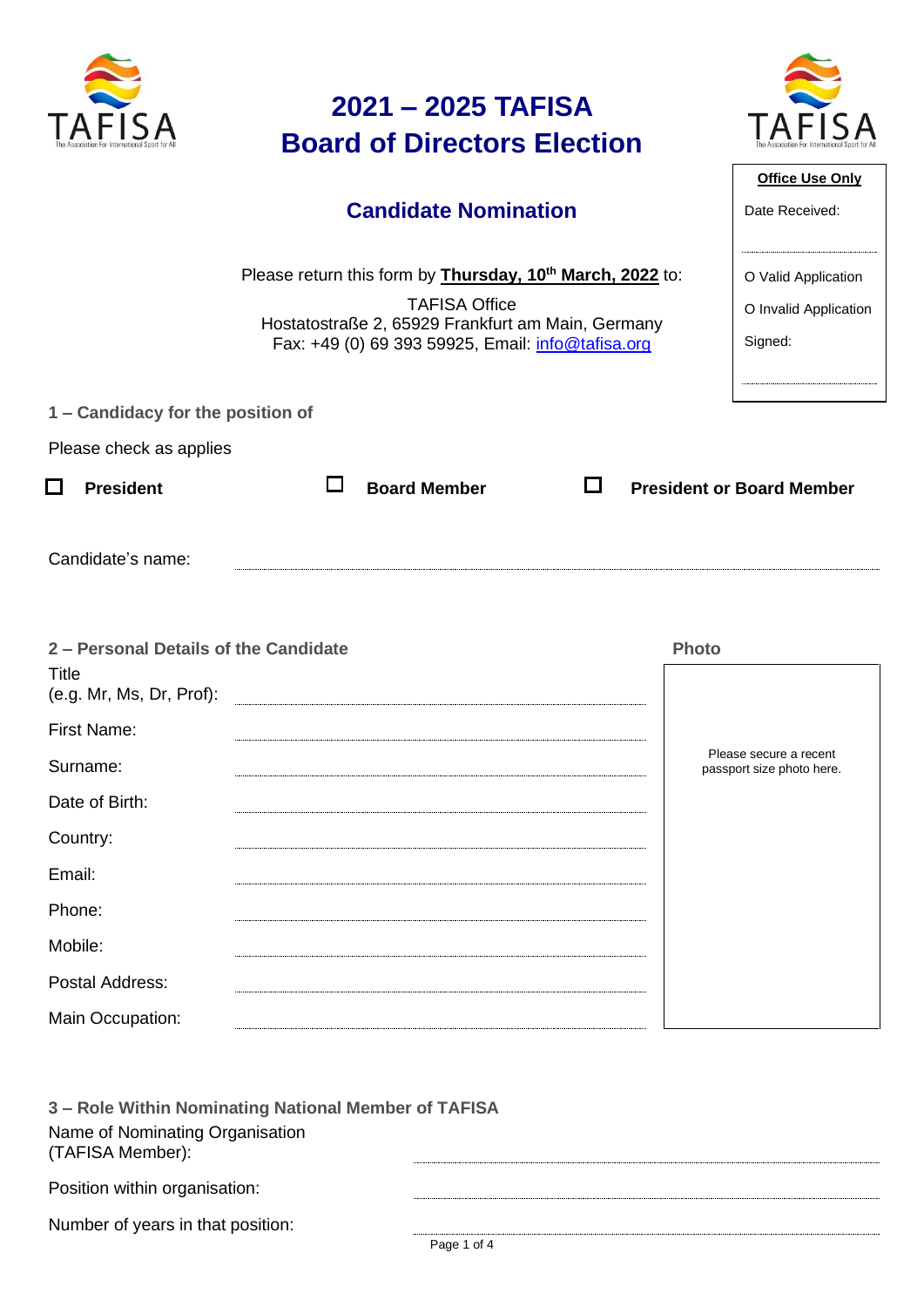

## **2021 – 2025 TAFISA Board of Directors Election**



|                                        |  |  | Special contributions to Sport for All in this role: VP OF FILANCE, IT SUPPOLT |
|----------------------------------------|--|--|--------------------------------------------------------------------------------|
| FOR CHALLENGE DAT, MALAGING MEMBER ORG |  |  |                                                                                |
| APPLICATIONS WITHIN BOARD DF MS7S7     |  |  |                                                                                |

**4 – Other Positions, Contributions and Achievements in the Field of Sport for All and Physical Activity (Optional)**

Please describe any of your further contributions and achievements in the Field of Sport for All and Physical Activity (this may include current and past positions or roles within other organisations, publications…)

**5 – Command of English (working language of TAFISA)**

Please check as applies

| Х | <b>Fluent English speaker</b> |  |
|---|-------------------------------|--|
|   |                               |  |

 $\Box$ Limited English speaker

 $\Box$  I confirm that I have the intention to improve my English within a year if elected

 $\Box$  I confirm that I have staff at disposal to support me carry out my BoD duties in English Other fluently spoken languages: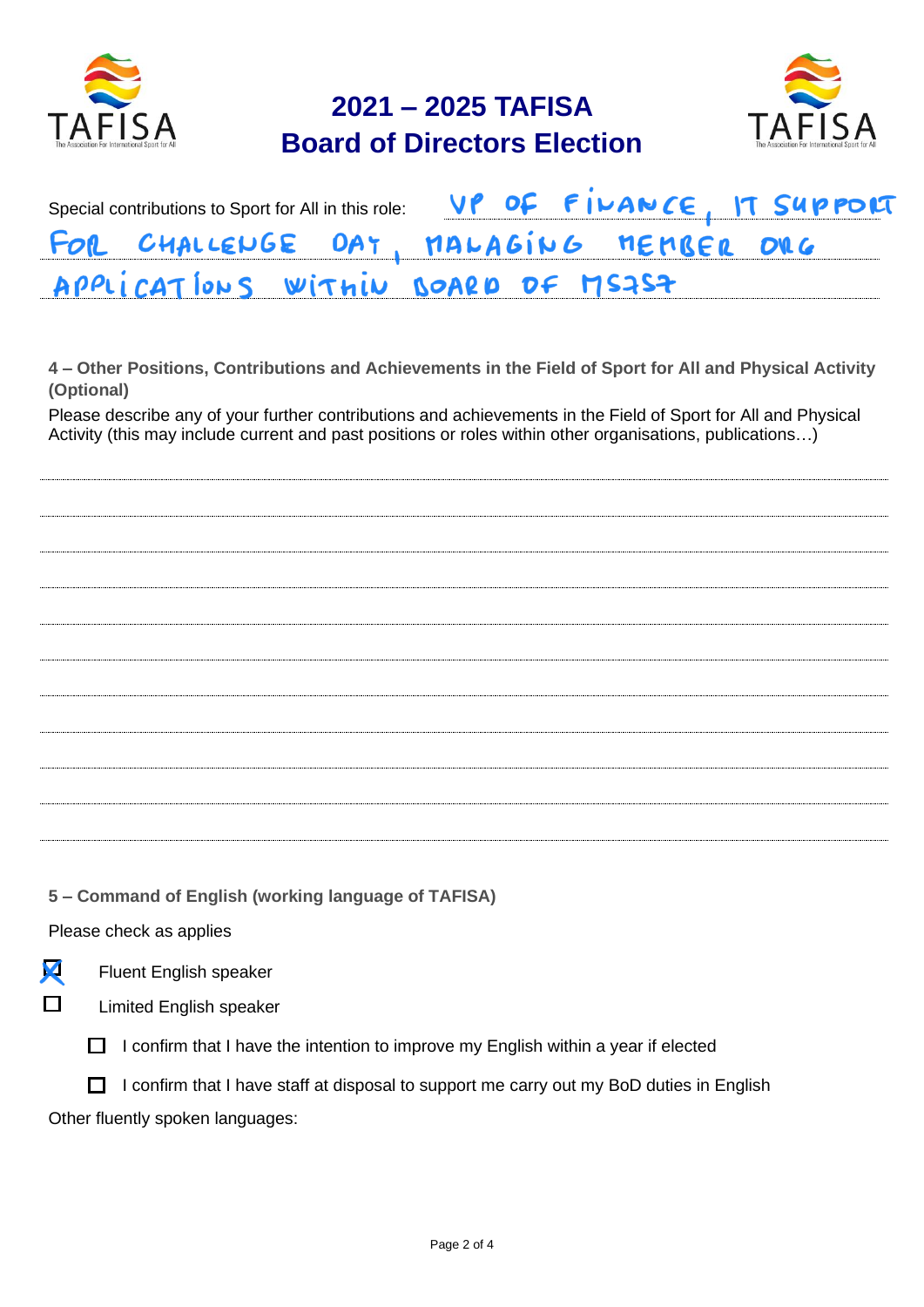

## **2021 – 2025 TAFISA Board of Directors Election**



**6 – Attendance at Board Meetings and General Assemblies**

Please confirm by checking the boxes

- П I confirm my willingness to attend TAFISA Board of Directors Meetings (2 – 3 times per year) and TAFISA General Assemblies (once every two years)
- $\Box$ I confirm that costs associated with travel to Board Meetings and General Assemblies will be borne by the Board Member themselves or their organisation, unless otherwise stipulated by the TAFISA Board of Directors
- **7 – Dedication to TAFISA**

Please confirm by checking the box

 $\Box$ I confirm that, if elected, I will be expected to actively support and contribute to TAFISA and its

initiatives, including:

- **•** Promoting TAFISA and its initiatives locally and internationally,
- Encouraging membership,
- Supporting coordination of (local) events and programs, e.g. World Challenge Day, World Walking Day, World/Regional Sport for Games, World Congress, Certified Leadership Courses, etc,
- Contributing to TAFISA publications, including newsletters, and the website,
- Identifying and fostering relationships with potential sponsors and partners, and
- Supporting other countries.

## **8 – Benefit to TAFISA**

Please describe, in a few words, how you intend to support TAFISA's growth and development if elected, as well as any special benefits that you may bring to TAFISA: